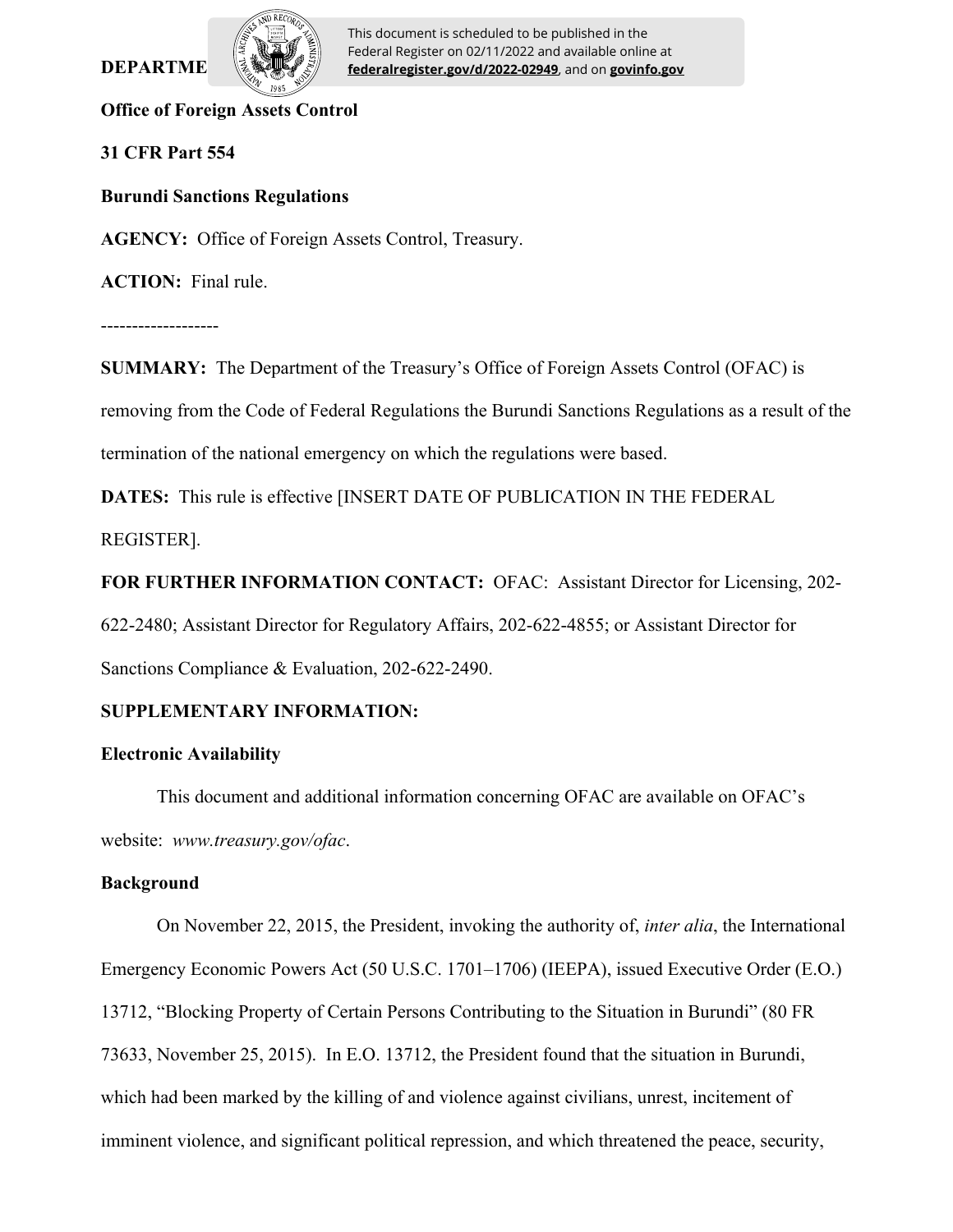and stability of Burundi, constituted an unusual and extraordinary threat to the national security and foreign policy of the United States, and declared a national emergency to deal with that threat.

On April 6, 2016, OFAC issued the Burundi Sanctions Regulations, 31 CFR part 554 (81 FR 19878, April 6, 2016) (the "Regulations"), as a final rule to implement E.O. 13712. The Regulations were issued in abbreviated form for the purpose of providing immediate guidance to the public.

On November 18, 2021, the President issued E.O. 14054, "Termination of Emergency With Respect to the Situation in Burundi" (86 FR 66149, November 19, 2021). In E.O. 14054, the President found that the situation that gave rise to the declaration of a national emergency in E.O. 13712 with respect to the situation in Burundi had been significantly altered by events of the past year, including the transfer of power following elections in 2020, significantly decreased violence, and President Ndayishimiye's pursuit of reforms across multiple sectors. Accordingly, the President terminated the national emergency declared in E.O. 13712 and revoked that order.

As a result, OFAC is removing the Regulations from the Code of Federal Regulations. Pursuant to section 202(a) of the National Emergencies Act (50 U.S.C. 1622(a)) and section 2 of E.O. 14054, termination of the national emergency declared in E.O. 13712 shall not affect any action taken or proceeding pending not finally concluded or determined as of November 18, 2021 (the date of E.O. 14054), any action or proceeding based on any act committed prior to the date of E.O. 14054, or any rights or duties that matured or penalties that were incurred prior to the date of E.O. 14054.

#### **Public Participation**

Because the Regulations involve a foreign affairs function, the provisions of E.O. 12866 of September 30, 1993, "Regulatory Planning and Review" (58 FR 51735, October 4, 1993), and the Administrative Procedure Act (5 U.S.C. 553) requiring notice of proposed rulemaking, opportunity for public participation, and delay in effective date are inapplicable. Because no notice of proposed